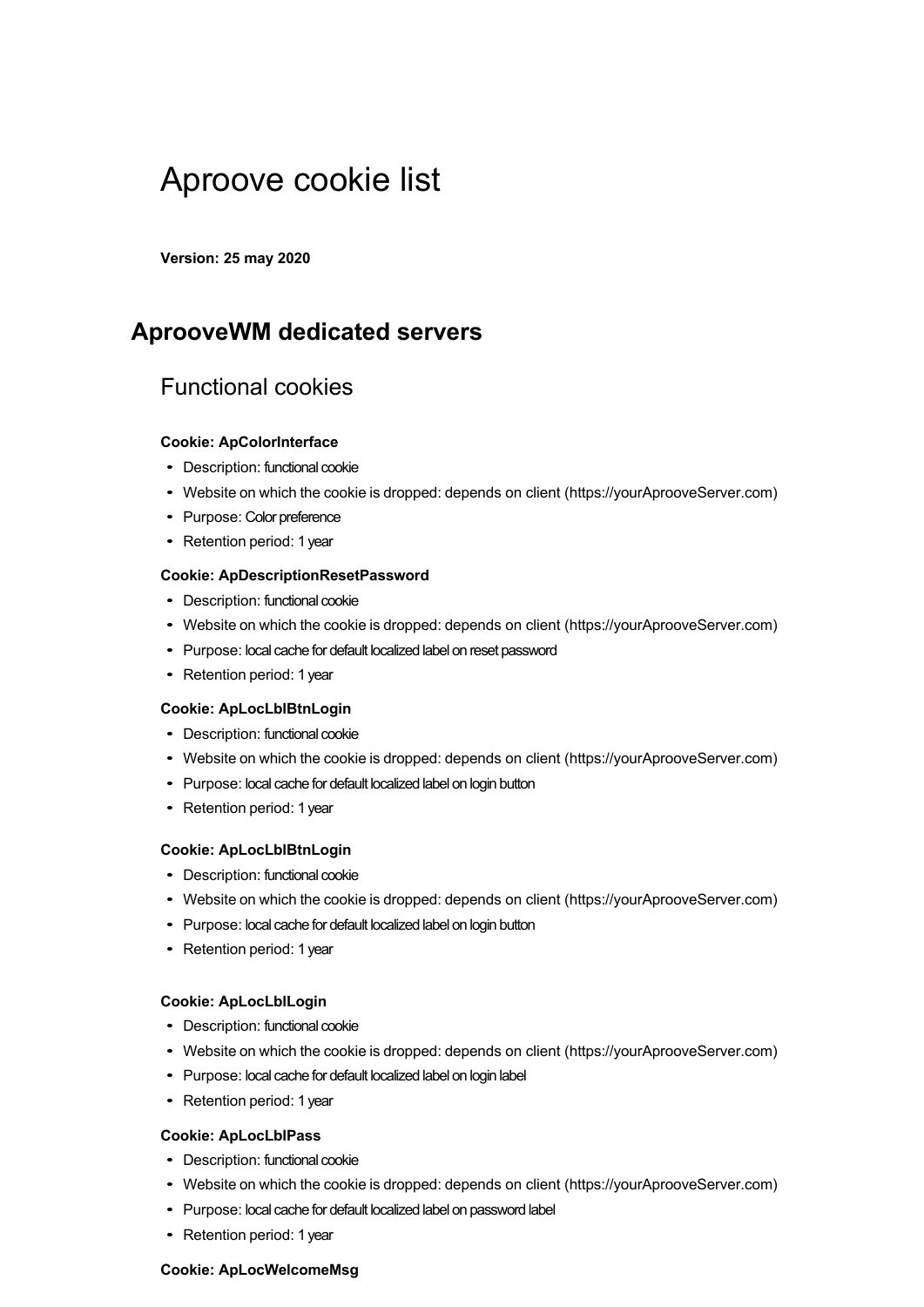- Description: functional cookie
- Website on which the cookie is dropped: depends on client (https://yourAprooveServer.com)
- Purpose: local cache for default localized label on welcome message
- Retention period: 1 year

#### **Cookie: ApPasswordConfResetPassword**

- Description: functional cookie
- Website on which the cookie is dropped: depends on client (https://yourAprooveServer.com)
- Purpose: local cache for default localized label on password reset
- Retention period: 1 year

#### **Cookie: ApPasswordErrorResetPassword**

- Description: functional cookie
- Website on which the cookie is dropped: depends on client (https://yourAprooveServer.com)
- Purpose: local cache for default localized label on password reset error message
- Retention period: 1 year

#### **Cookie: ApPasswordResetPassword**

- Description: functional cookie
- Website on which the cookie is dropped: depends on client (https://yourAprooveServer.com)
- Purpose: local cache for default localized label on password word
- Retention period: 1 year

#### **Cookie: ApSaveResetPassword**

- Description: functional cookie
- Website on which the cookie is dropped: depends on client (https://yourAprooveServer.com)
- Purpose: local cache for default localized label on save password button
- Retention period: 1 year

#### **Cookie: ApSubDescriptionResetPassword**

- Description: functional cookie
- Website on which the cookie is dropped: depends on client (https://yourAprooveServer.com)
- Purpose: local cache for default localized label on change password message description
- Retention period: 1 year

#### **Cookie: ApSaveResetPassword**

- Description: functional cookie
- Website on which the cookie is dropped: depends on client (https://yourAprooveServer.com)
- Purpose: local cache for default localized label on save password button
- Retention period: 1 year

#### **Cookie: ApTextColorInterface**

- Description: functional cookie
- Website on which the cookie is dropped: depends on client (https://yourAprooveServer.com)
- Purpose: foreground text color
- Retention period: 1 year

#### **Cookie: ApTitleResetPassword**

- Description: functional cookie
- Website on which the cookie is dropped: depends on client (https://yourAprooveServer.com)
- Purpose: local cache for default localized label on reset password button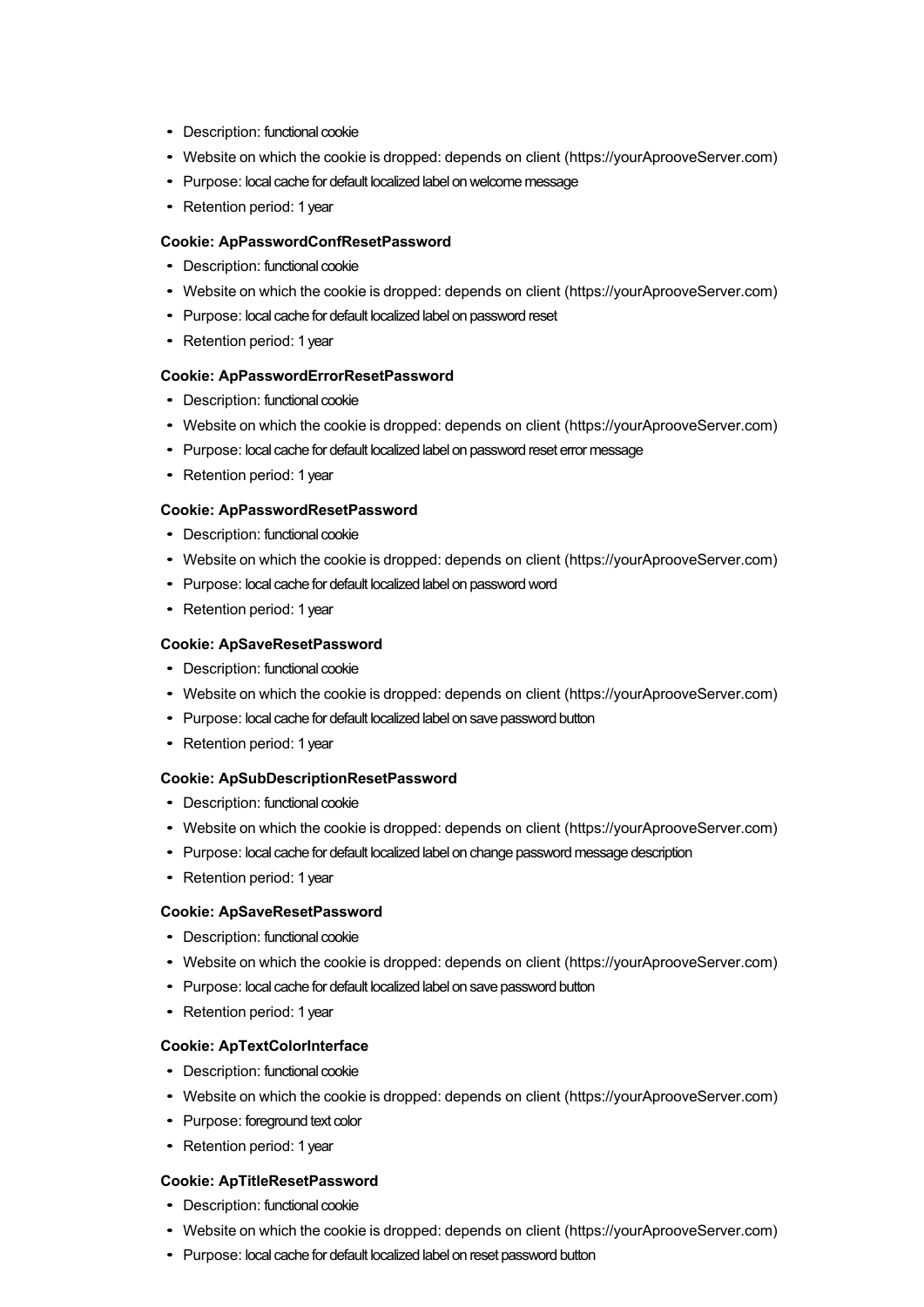• Retention period: 1 year

#### **Cookie: PHPSESSID**

- Description: functional cookie
- Website on which the cookie is dropped: depends on client (https://yourAprooveServer.com)
- Purpose: local cache for php session ID
- Retention period: when session ends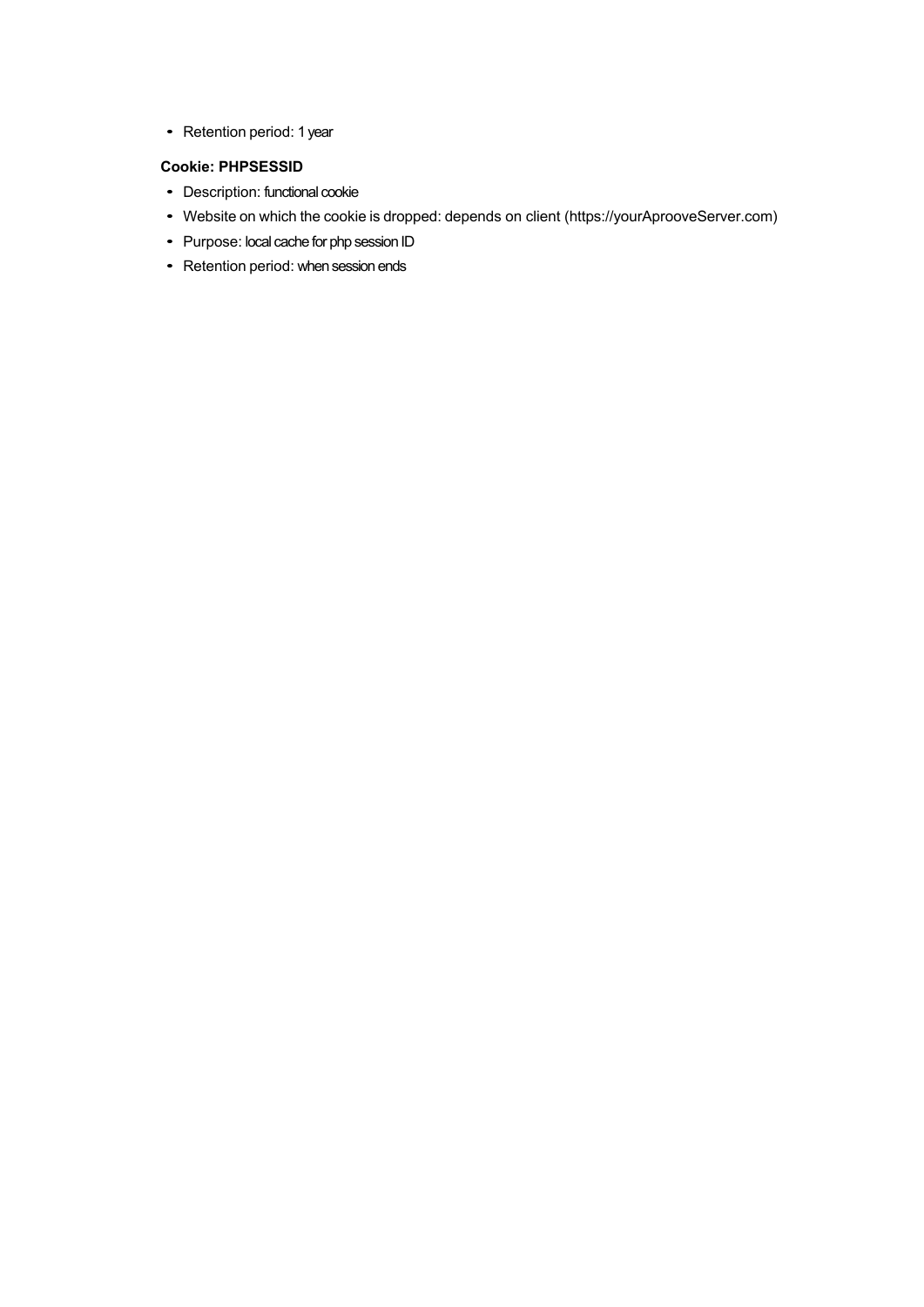## **Aproove Classic multi-tenant systems**

Functional cookies, 1 year retention for all

| ApCboFilterTaskGridProjectDetails                         | preference of the task filtering in the project details (time/step)       |
|-----------------------------------------------------------|---------------------------------------------------------------------------|
| ApProjectDetailsHomePreference                            | first window to display (home, todo, etc.)                                |
| ApLanguagePreference                                      | language                                                                  |
|                                                           |                                                                           |
| tipsCreateProjectTour                                     |                                                                           |
| tipsAfterCreateFirstProject                               |                                                                           |
| tipsProjectDetailsHelpTour                                |                                                                           |
| tipsAddUserToTeam                                         | flags to know if the tips has already been viewed                         |
| tipsFirstProjectWindow                                    |                                                                           |
| tipsFirstProjectCreateProjectChanged                      |                                                                           |
| tipsFirstClickAddUserToTeam                               |                                                                           |
|                                                           |                                                                           |
| ut                                                        |                                                                           |
| <b>us</b>                                                 | Auto login engine (tokens)                                                |
| btai                                                      |                                                                           |
|                                                           |                                                                           |
| ApMyProjectGridSortingColumn                              | column selected for sorting the grid of projects                          |
| ApMyProjectGridSortingDirection                           | direction (ASC - DESC)                                                    |
| ApCboFilterTasTodoList                                    | filter used in the Task todo List                                         |
| ApTabPanelSelectedInformationProjectDetails               | preference of the tab selection in the project informations               |
| ApPreferenceDisplayChartStatInvitationProofProjectDetails | preference of the chart display in the proof view of a project<br>details |
| ApLeftMenuWidth                                           | preference of the left menu width                                         |
| ApGifCropInvitationDontDisplayAgain                       | show or hide the animation of the cropped invitation                      |
| ApPreferenceDisplayTaskReceivedTodoList                   | preference display (show or hide the task received chart)                 |
| ApTodoListGridSortingColumn                               | preference of the todo list grid sorting                                  |
| ApTodoListGridSortingDirection                            | preference of the todo list grid sorting direction (DESC - ASC)           |
| ApDontDisplayWelcomeMsgPreference                         | show or hide the welcome popup in Trial mode                              |

| ApTextColorInterface           | preference color of the interface (text and |
|--------------------------------|---------------------------------------------|
| ApColorInterface               | background                                  |
| ApDescriptionResetPassword     | translations stored of some labels          |
| ApLeftMenuWidth                |                                             |
| ApLocLblBtnLogin               |                                             |
| ApLocLblLogin                  |                                             |
| <b>ApLocLbIPass</b>            |                                             |
| ApLocWelcomeMsg                |                                             |
| ApPasswordConfResetPassword    |                                             |
| ApPasswordErrorResetPassword   |                                             |
| ApPasswordResetPassword        |                                             |
| ApProjectDetailsHomePreference |                                             |